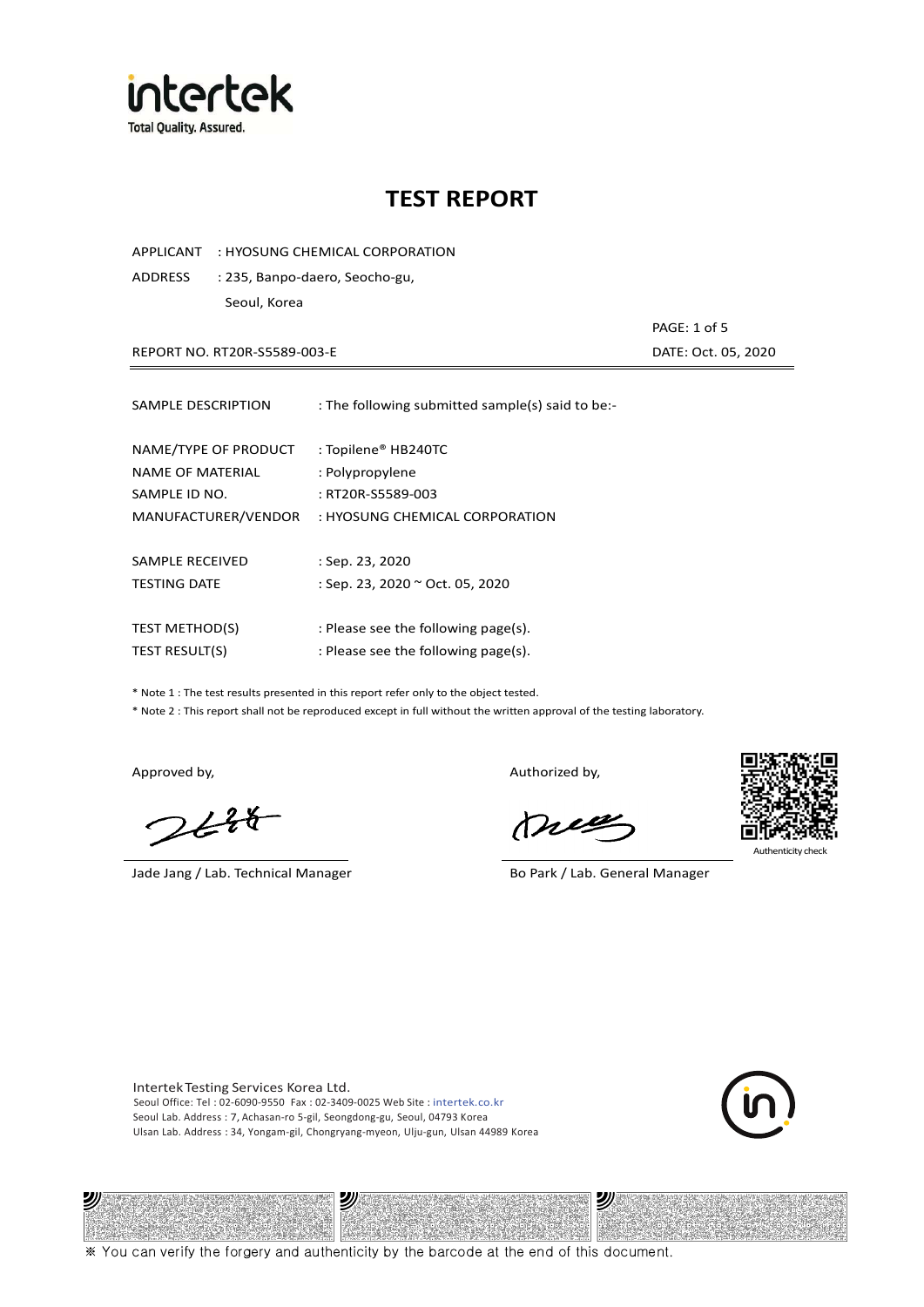

REPORT NO. RT20R-S5589-003-E DATE: Oct. 05, 2020

PAGE: 2 of 5

SAMPLE ID NO. : RT20R-S5589-003 SAMPLE DESCRIPTION : Topilene® HB240TC

| <b>TEST ITEM</b>                        | <b>UNIT</b> | TEST METHOD                                                                                                                                 | MDL            | <b>RESULT</b> |
|-----------------------------------------|-------------|---------------------------------------------------------------------------------------------------------------------------------------------|----------------|---------------|
| Cadmium (Cd)                            | mg/kg       | With reference to<br>IEC 62321-5 Edition 1.0 : 2013,                                                                                        | 0.5            | N.D.          |
| Lead (Pb)                               | mg/kg       | by acid digestion and<br>determined by ICP-OES                                                                                              | 5              | N.D.          |
| Mercury (Hg)                            | mg/kg       | With reference to<br>IEC 62321-4 Edition 1.0 : 2013,<br>by acid digestion and<br>determined by ICP-OES                                      | $\overline{2}$ | N.D.          |
| Hexavalent Chromium (Cr <sup>6+</sup> ) | mg/kg       | With reference to<br>IEC 62321-7-2<br>Edition 1.0 : 2017,<br>by alkaline/toluene digestion<br>and determined by UV-VIS<br>Spectrophotometer | 8              | N.D.          |
| Polybrominated Biphenyl (PBBs)          |             |                                                                                                                                             |                |               |
| Monobromobiphenyl                       | mg/kg       |                                                                                                                                             | 5              | N.D.          |
| Dibromobiphenyl                         | mg/kg       |                                                                                                                                             | 5              | N.D.          |
| Tribromobiphenyl                        | mg/kg       |                                                                                                                                             | 5              | N.D.          |
| Tetrabromobiphenyl                      | mg/kg       | With reference to                                                                                                                           | 5              | N.D.          |
| Pentabromobiphenyl                      | mg/kg       | IEC 62321-6 Edition 1.0 : 2015,                                                                                                             | 5              | N.D.          |
| Hexabromobiphenyl                       | mg/kg       | by solvent extraction and                                                                                                                   | 5              | N.D.          |
| Heptabromobiphenyl                      | mg/kg       | determined by GC/MS                                                                                                                         | 5              | N.D.          |
| Octabromobiphenyl                       | mg/kg       |                                                                                                                                             | 5              | N.D.          |
| Nonabromobiphenyl                       | mg/kg       |                                                                                                                                             | 5              | N.D.          |
| Decabromobiphenyl                       | mg/kg       |                                                                                                                                             | 5              | N.D.          |
| Polybrominated Diphenyl Ether (PBDEs)   |             |                                                                                                                                             |                |               |
| Monobromodiphenyl ether                 | mg/kg       |                                                                                                                                             | 5              | N.D.          |
| Dibromodiphenyl ether                   | mg/kg       |                                                                                                                                             | 5              | N.D.          |
| Tribromodiphenyl ether                  | mg/kg       |                                                                                                                                             | 5              | N.D.          |
| Tetrabromodiphenyl ether                | mg/kg       | With reference to                                                                                                                           | 5              | N.D.          |
| Pentabromodiphenyl ether                | mg/kg       | IEC 62321-6 Edition 1.0 : 2015,                                                                                                             | 5              | N.D.          |
| Hexabromodiphenyl ether                 | mg/kg       | by solvent extraction and                                                                                                                   | 5              | N.D.          |
| Heptabromodiphenyl ether                | mg/kg       | determined by GC/MS                                                                                                                         | 5              | N.D.          |
| Octabromodiphenyl ether                 | mg/kg       |                                                                                                                                             | 5              | N.D.          |
| Nonabromodiphenyl ether                 | mg/kg       |                                                                                                                                             | 5              | N.D.          |
| Decabromodiphenyl ether                 | mg/kg       |                                                                                                                                             | 5              | N.D.          |

Tested by : Jooyeon Lee, Seulgi Park, Jessica Kang

Notes : mg/kg = ppm = parts per million  $<$  = Less than

沙

N.D. = Not detected ( <MDL )

MDL = Method detection limit

Intertek Testing Services Korea Ltd. Seoul Office: Tel : 02-6090-9550 Fax : 02-3409-0025 Web Site : intertek.co.kr Seoul Lab. Address : 7, Achasan-ro 5-gil, Seongdong-gu, Seoul, 04793 Korea Ulsan Lab. Address : 34, Yongam-gil, Chongryang-myeon, Ulju-gun, Ulsan 44989 Korea

沙



沙

※ You can verify the forgery and authenticity by the barcode at the end of this document.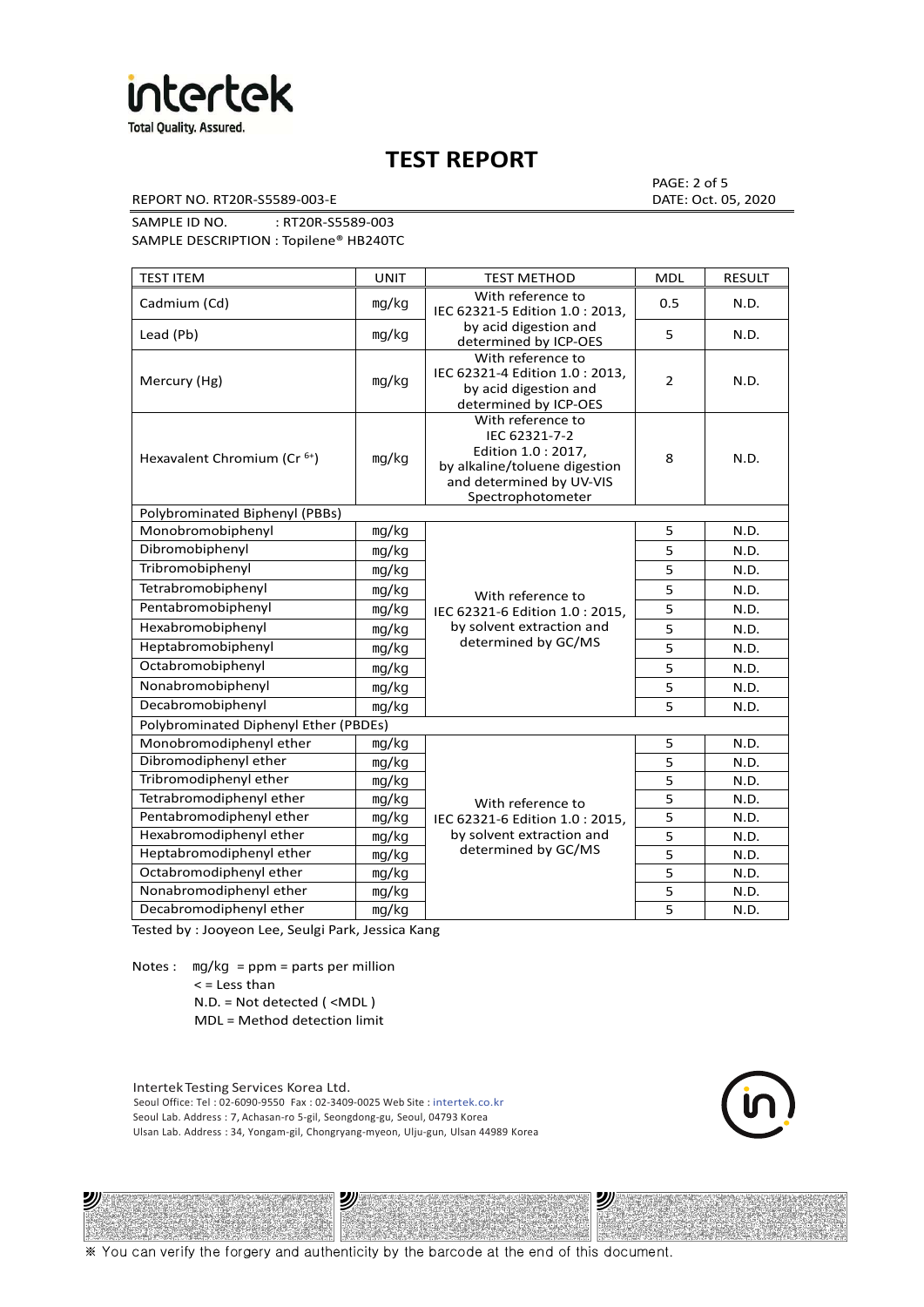

REPORT NO. RT20R-S5589-003-E DATE: Oct. 05, 2020

PAGE: 3 of 5

SAMPLE ID NO. : RT20R-S5589-003 SAMPLE DESCRIPTION : Topilene® HB240TC

| <b>TEST ITEM</b>                     | CAS NO.       | <b>UNIT</b> | <b>TEST METHOD</b>                                      | <b>MDL</b> | <b>RESULT</b> |
|--------------------------------------|---------------|-------------|---------------------------------------------------------|------------|---------------|
| Dibutyl phthalate<br>(DBP)           | $84 - 74 - 2$ | mq/kg       | With reference to<br>IEC 62321-8<br>Edition 1.0 : 2017, | 50         | N.D.          |
| Di(2-ethylhexyl) phthalate<br>(DEHP) | 117-81-7      | mg/kg       |                                                         | 50         | N.D.          |
| Benzyl butyl phthalate<br>(BBP)      | 85-68-7       | mg/kg       | by solvent extraction<br>and determined by<br>GC/MS     | 50         | N.D.          |
| Diisobutyl phthalate<br>(DIBP)       | $84 - 69 - 5$ | mg/kg       |                                                         | 50         | N.D.          |

Tested by : Jessica Kang

Notes :  $mq/kg = ppm = parts per million$  $<$  = Less than N.D. = Not detected ( <MDL ) MDL = Method detection limit

\* View of sample as received;-

ツル



Intertek Testing Services Korea Ltd. Seoul Office: Tel : 02-6090-9550 Fax : 02-3409-0025 Web Site : intertek.co.kr Seoul Lab. Address : 7, Achasan-ro 5-gil, Seongdong-gu, Seoul, 04793 Korea Ulsan Lab. Address : 34, Yongam-gil, Chongryang-myeon, Ulju-gun, Ulsan 44989 Korea

沙



沙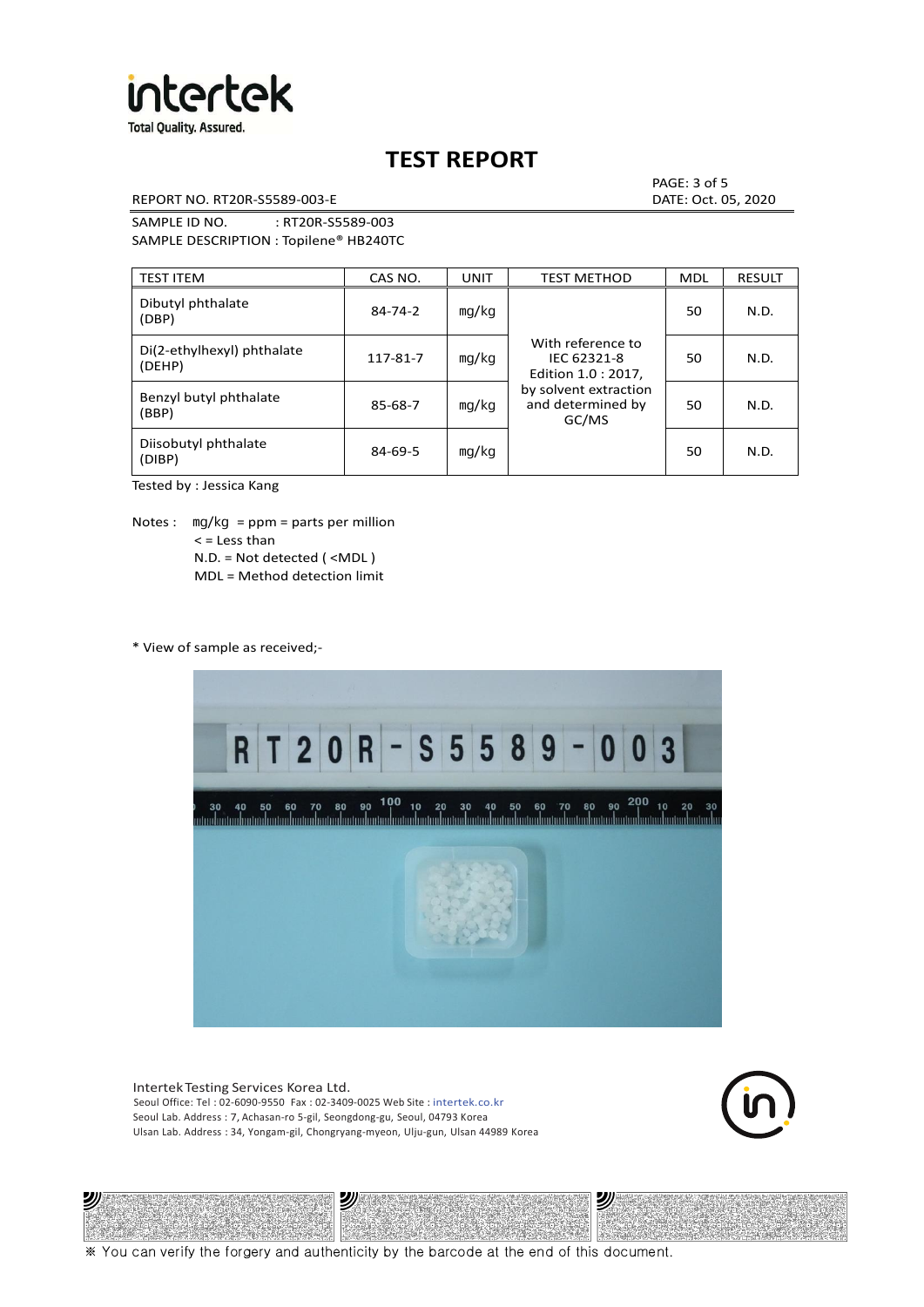

**Total Quality. Assured.** 

## **TEST REPORT**

REPORT NO. RT20R-S5589-003-E DATE: Oct. 05, 2020

PAGE: 4 of 5

SAMPLE ID NO. : RT20R-S5589-003 SAMPLE DESCRIPTION : Topilene® HB240TC



| *1 : List of appropriate acid : |                                                                     |
|---------------------------------|---------------------------------------------------------------------|
| Material                        | Acid added for digestion                                            |
| <b>Polymers</b>                 | $HNO3$ , HCl, HF, H <sub>2</sub> O <sub>2</sub> , H3BO <sub>3</sub> |
| Metals                          | $HNO3$ . HCl. HF                                                    |
| Electronics                     | $HNO3$ , HCl, H <sub>2</sub> O <sub>2</sub> , HBF <sub>4</sub>      |

\*2 : The samples were dissolved totally by pre-conditioning method according to above flow chart.

Intertek Testing Services Korea Ltd. Seoul Office: Tel : 02-6090-9550 Fax : 02-3409-0025 Web Site : intertek.co.kr Seoul Lab. Address : 7, Achasan-ro 5-gil, Seongdong-gu, Seoul, 04793 Korea Ulsan Lab. Address : 34, Yongam-gil, Chongryang-myeon, Ulju-gun, Ulsan 44989 Korea

沙

沙



沙